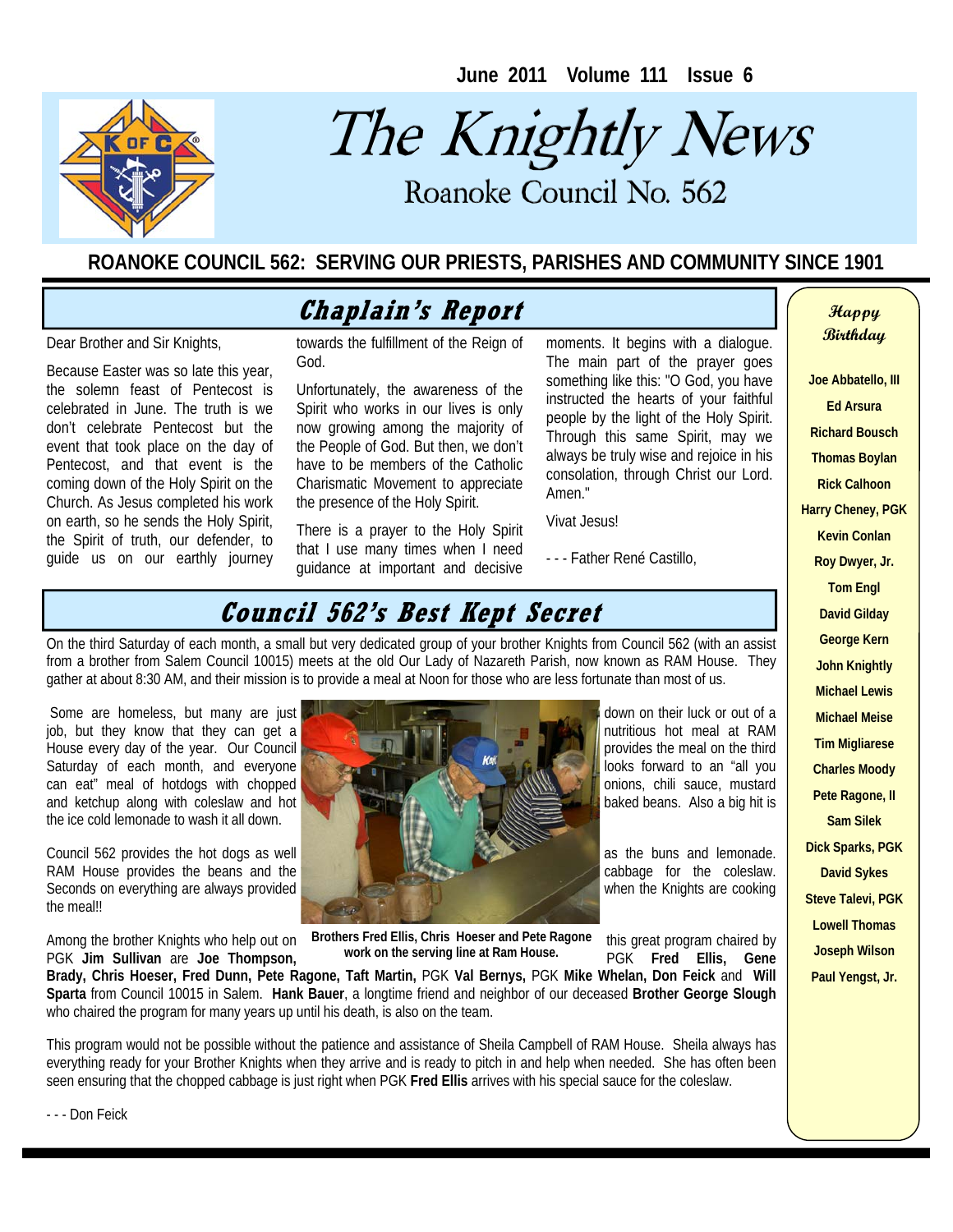#### Volume 111, Issue 6 **Page 2**

| <b>Council Officers</b>                   |                           |          |  |  |  |  |  |
|-------------------------------------------|---------------------------|----------|--|--|--|--|--|
| <b>Grand Knight</b>                       | Ted Grochowski            | 774-1769 |  |  |  |  |  |
| Dep. Grand Knight                         | Karl Kleinhenz            | 982-8140 |  |  |  |  |  |
| Chaplain                                  | Fr. Rene Castillo         | 343-7744 |  |  |  |  |  |
| Chancellor                                | Matt Duffy                | 989-6067 |  |  |  |  |  |
| Recorder                                  | Stephen Ratliff           | 774-4796 |  |  |  |  |  |
| Financial Sec.                            | Mike Lazzuri              | 774-8482 |  |  |  |  |  |
| Treasurer                                 | Val Bernys                | 989-9282 |  |  |  |  |  |
| Lecturer                                  | Alex Nelson               | 774-5079 |  |  |  |  |  |
| Advocate                                  | <b>Brian Ripple</b>       | 776-8285 |  |  |  |  |  |
| Warden                                    | Kirk Wright               | 793-4007 |  |  |  |  |  |
| Inside Guard                              | <b>Ben Clark</b>          | 293-1023 |  |  |  |  |  |
| Outside Guard                             | Chris Williams            | 206-2924 |  |  |  |  |  |
| Trustee, 3rd Year                         | Mike Whelan               | 265-9722 |  |  |  |  |  |
| Trustee, 2nd Year                         | Dave Chopski              | 344-0901 |  |  |  |  |  |
| Trustee, 1st Year                         | Tom Engl                  | 989-3708 |  |  |  |  |  |
|                                           |                           |          |  |  |  |  |  |
|                                           | <b>Committee Chairmen</b> |          |  |  |  |  |  |
| Program Director                          | Karl Kleinhenz            | 982-8140 |  |  |  |  |  |
| <b>Council Activities</b>                 |                           |          |  |  |  |  |  |
| <b>Community Activities</b>               | Jan Hodnett               | 772-4215 |  |  |  |  |  |
| <b>Family Activities</b>                  | Kirk Wright               | 793-4007 |  |  |  |  |  |
| <b>Youth Activities</b>                   |                           |          |  |  |  |  |  |
| <b>Church Activities</b>                  | Matt Duffy                | 989-6067 |  |  |  |  |  |
| KOVAR                                     | Don Feick                 | 774-0187 |  |  |  |  |  |
| Newsletter                                | <b>Steve Talevi</b>       | 989-1302 |  |  |  |  |  |
| Kitchen                                   | Tom Engl                  | 989-3708 |  |  |  |  |  |
| <b>Basketball Tournament</b>              | Paul Yengst               | 556-8883 |  |  |  |  |  |
| KCIC                                      | Karl Kleinhenz            | 982-8140 |  |  |  |  |  |
|                                           | Joe Devlin                | 206-2622 |  |  |  |  |  |
| Pool                                      | Jim Donckers              | 345-3902 |  |  |  |  |  |
|                                           | Joe Devlin                | 206-2622 |  |  |  |  |  |
|                                           | Charlie Aesy              | 977-3364 |  |  |  |  |  |
|                                           | George Cuadrado           | 989-1758 |  |  |  |  |  |
| Membership                                | Steve Talevi              | 989-1302 |  |  |  |  |  |
| Charity                                   | Matt Duffy                | 989-6067 |  |  |  |  |  |
| Grounds                                   |                           |          |  |  |  |  |  |
| Home Improvements                         | Paul Yengst               | 556-8883 |  |  |  |  |  |
| House                                     | Kirk Wright               | 793-4007 |  |  |  |  |  |
| Club Room                                 | Jim Sullivan              | 774-7034 |  |  |  |  |  |
| Ceremonials                               | Don Feick                 | 774-0187 |  |  |  |  |  |
| Pro Life                                  | George Palmerio           | 343-6451 |  |  |  |  |  |
| Canfield Scholarship                      | Jim Sullivan              | 774-7034 |  |  |  |  |  |
|                                           | <b>Grand Knight</b>       | 774-1769 |  |  |  |  |  |
|                                           | <b>Bob Canfield</b>       | 774-7554 |  |  |  |  |  |
|                                           | Val Bernys                | 989-9282 |  |  |  |  |  |
|                                           | Mike Gibson               | 989-4980 |  |  |  |  |  |
| RC School Board Rep.                      | Dan Zipfel                | 334-1326 |  |  |  |  |  |
| OLN Parish Rep.                           | Don Feick                 | 774-0187 |  |  |  |  |  |
| St. Elias Parish Rep.                     | Jim Donckers              | 345-3902 |  |  |  |  |  |
| St. Andrews Parish Rep. Bobby Ellis       |                           | 366-5102 |  |  |  |  |  |
| Council Home Rentals                      | <b>Bobby Ellis</b>        | 366-5102 |  |  |  |  |  |
| Insurance Rep.                            | Ken Bagnasco              | 986-0391 |  |  |  |  |  |
| <b>Retention Committee</b>                | <b>Bill DeBerry</b>       | 343-7849 |  |  |  |  |  |
|                                           | <b>Dick Sparks</b>        | 563-1387 |  |  |  |  |  |
|                                           | Steve Talevi              | 989-1302 |  |  |  |  |  |
|                                           |                           |          |  |  |  |  |  |
| IN CASE OF ILLNESS, NEED OR DEATH, PLEASE |                           |          |  |  |  |  |  |
| NOTIFY ONE OF THE FOLLOWING:              |                           |          |  |  |  |  |  |

| <b>Grand Knight</b> | 776-8681 |  |  |  |
|---------------------|----------|--|--|--|
| Chaplain            | 343-7744 |  |  |  |
| Financial Sec.      | 774-8482 |  |  |  |
|                     |          |  |  |  |

#### **562 COUNCIL HOME**

3136 Harris Street, Roanoke, VA 24015 Mail: PO Box 715, Roanoke, VA 24004 Phone: 540-774-8296 www.kofc562.org Business Meeting 1st Monday of Month—7:30pm Social Meeting 3rd Monday of Month—6:30pm

## **Program Chairman's Report**

I would like to start with a few lines to thank some people who have given their time and sweat in the past couple of months. I regret that there is not enough space here to personally thank everyone who helped on these events, but here are some standouts.

First, with the basketball tournament, **Mike Gibson** and **Roy Dwyer** were both invaluable; **Mike Herron** handled ad sales; **Jim Sullivan** did an outstanding job at the door tickets table; **George Palmerio** headed up the announcers table and **Bob Dickard** spent a lot of time announcing games. A big hand goes to Mr. Basketball, Brother **Paul Yengst**, for chairing this event and making it all work again this year.

**Don Feick**, the Tootsie Roll Master, again orchestrated the KOVAR drive this year with the help of many Brother Knights. **Ed Myers** and **Joe Abbatello** collected over \$775 in Vinton; **Charlie Baughan**, at age 80, took a two hour shift for Ed at Kroger Vinton; **Tony Azar** who brought his daughter out with him; **John & Mary Anne Mercer** who worked Wal-Mart as a couple; and Brothers **Kirk Wright, George Cuadrado, Jim Donckers, Pat Reidy** and others who pulled more than one shift.

Thanks again to all who participated in these events and made them successful. Your help is greatly appreciated.

- - - Karl Kleinhenz, Program Director

#### **Nominating Committee**

The Nominating Committee has selected the following nominees to serve as the officers of Roanoke Council 562 for the 2011-2012 fraternal year. Grand Knight—**Karl Kleinhenz**; Deputy Grand Knight—TBD; Chancellor—**Jan Hodnett**; Warden—**Kirk Wright**; Treasurer—**Val Bernys**; Recorder—**Stephen Ratliff**; Advocate—**Brian Ripple**; Inside Guard—**George Cusson**; Outside Guard—**Pat Reidy**; 3 Year Trustee—**Dick Sparks**; Grand Knight Delegate— **Karl Kleinhenz**; Alternate Grand Knight Delegate—**Bill DeBerry**; Alternate Past Grand Knight Delegate—**Michael Lazzuri**

Nominations will be accepted from the floor during the council officer elections to be held during the June 6, 2011, business meeting.

- - - Brian Ripple, Nominating Committee Chairman

#### **Pro-Life**

Gracious God, thank you for including me in your marvelous work of creation!

Have you ever stood in protest of abortion in front of Planned Parenthood, on Williamson Road in the Chain of Life, or at the clinic on Second Street? I have, and I hope more Brother Knights would join me. Attending events and rallies such as these are a good way to show our support for the pro-life movement, in addition to donations and supporting pro-life candidates.

- - - George Palmerio, Pro-life Chair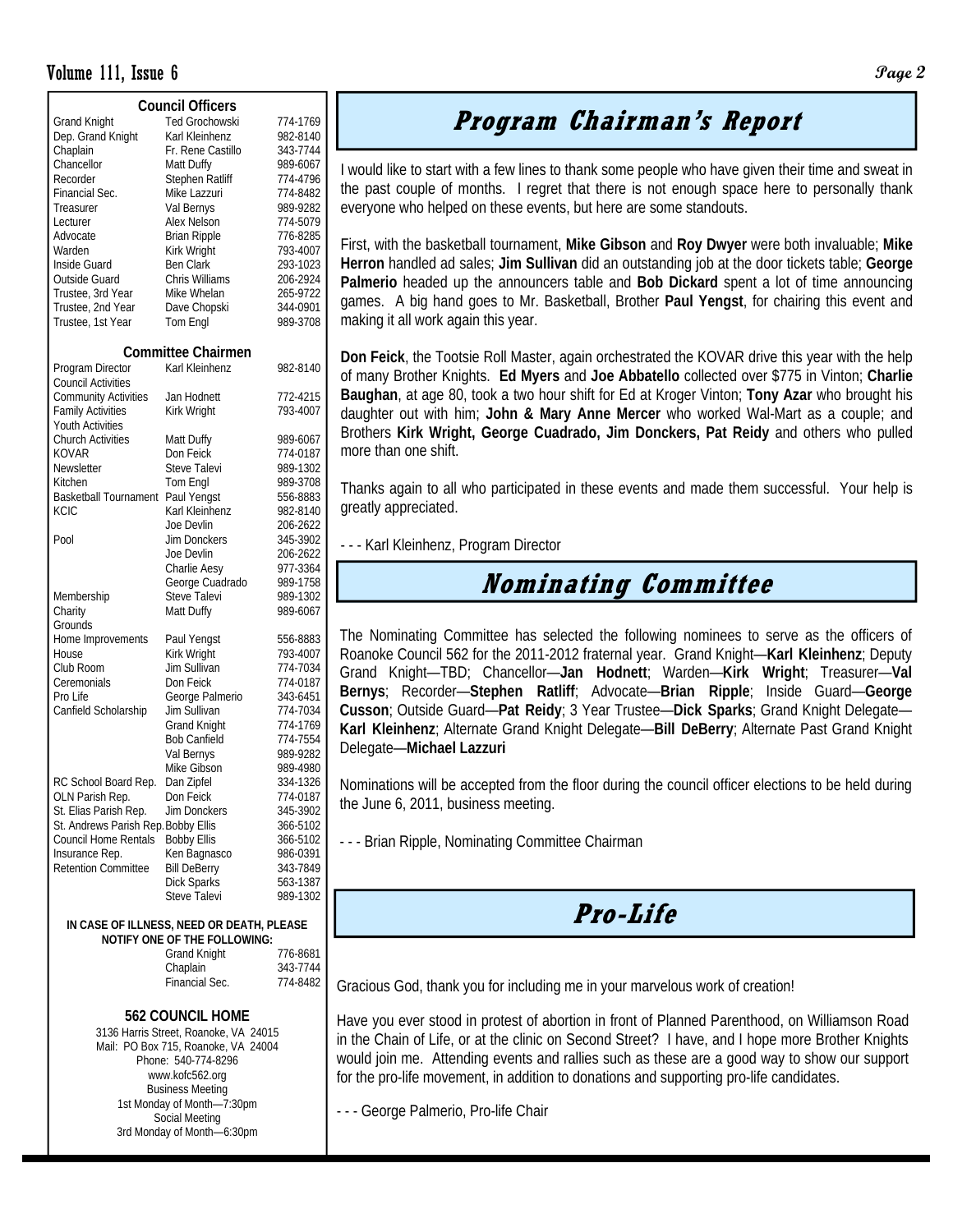## **KOVAR Heads Toward Final Weekend**

After four great KOVAR teams finished their collection duties, the final team got ready to raise funds for God's Special People who are intellectually disabled. The last team, which will be made up of Teens, worked on Saturday, May 28th at Kroger Tanglewood.

The four other teams set a very high mark by collecting over \$3,500 so far. The teams were led by PGK **Jim Donckers** at Kroger Towers, PSD **Bill Howard** at Kroger Cave Spring Corners, **Ed Myers** at Kroger Vinton, and **Don Feick** at the Super Wal-Mart at Clearbrook. The Brothers on these teams, along with several of their wives and children, were blessed by great weather and generous shoppers to bring in almost \$900 over our Council quota.

The Tanglewood team is made up of children, grandchildren and other relatives and teen age friends of our Brothers. PGK **Bob Canfield** has worked hard to put this team together, and it is expected that our talented Teens will do a great job for KOVAR!

- - - Don Feick, KOVAR Chairman



**Brother Val Bernys prepares the hot dogs under the watchful eyes of Brother Joe Thompson.** 

"Be kind to each other: It is better to commit faults with gentleness than to work miracles with unkindness." ‐ ‐ ‐ MotherTeresa

## **Church Activities**

A diverse coalition of Christian leaders, including Catholic bishops, the National Association of Evangelicals, Bread for the World, Salvation Army, Christian Churches Together in the USA, National Council of Churches and other Evangelical and mainline Protestants, has called for a priority for the poor in the current budget process through a common statement, "A Circle of Protection."

"As Christian leaders, we are committed to fiscal responsibility and shared sacrifice," said the statement. "We are also committed to resist budget cuts that undermine the lives, dignity, and rights of poor and vulnerable people. Therefore, we join with others to form a Circle of Protection around programs that meet the essential needs of hungry and poor people at home and abroad."

Read more at http//www.usccb.org

- - - Matt Duffy, Church Activities Chairman

# **Fourth Degree News**

The final business meeting of the 2010 – 2011 fraternal year will be held at Jersey Lilly's on June 27 beginning at 6:30 PM. Sir Knights are invited to bring their wives as well as guests, such as the widows of our deceased Brother Knights. The full menu will be available to us, and Jersey Lilly's will provide separate checks. Since we must provide the restaurant with the number attending by June 13, please contact Brian Ripple at 776-8285 or via email at ripple562@aol.com no later than June 12 to make your reservation.

- - - Brian Ripple, Faithful Navigator

## **Council Activities**

Council 562 would like to honor all of its Past Grand Knights with a dinner on Saturday, June  $11<sup>th</sup>$  at the Council Home. Social hour will begin at 6:30 with dinner starting at 7:30. Catered by A Cut Above Catering, the menu will include a choice of Chicken Florentine or Coriander Lemon Pork, with potatoes, vegetables, assorted breads, salad and desert. The cost will be \$15 per person, with no charge for Past Grand Knights and one guest. Reservations are required by Monday, June 6th. Please call **Karl Kleinhenz** at 397-4028 or email kkleinhenz@verizon.net. Come out and pay tribute to the Worthy Gentlemen who have led this great organization.

- - - Karl Kleinhenz, Program Director